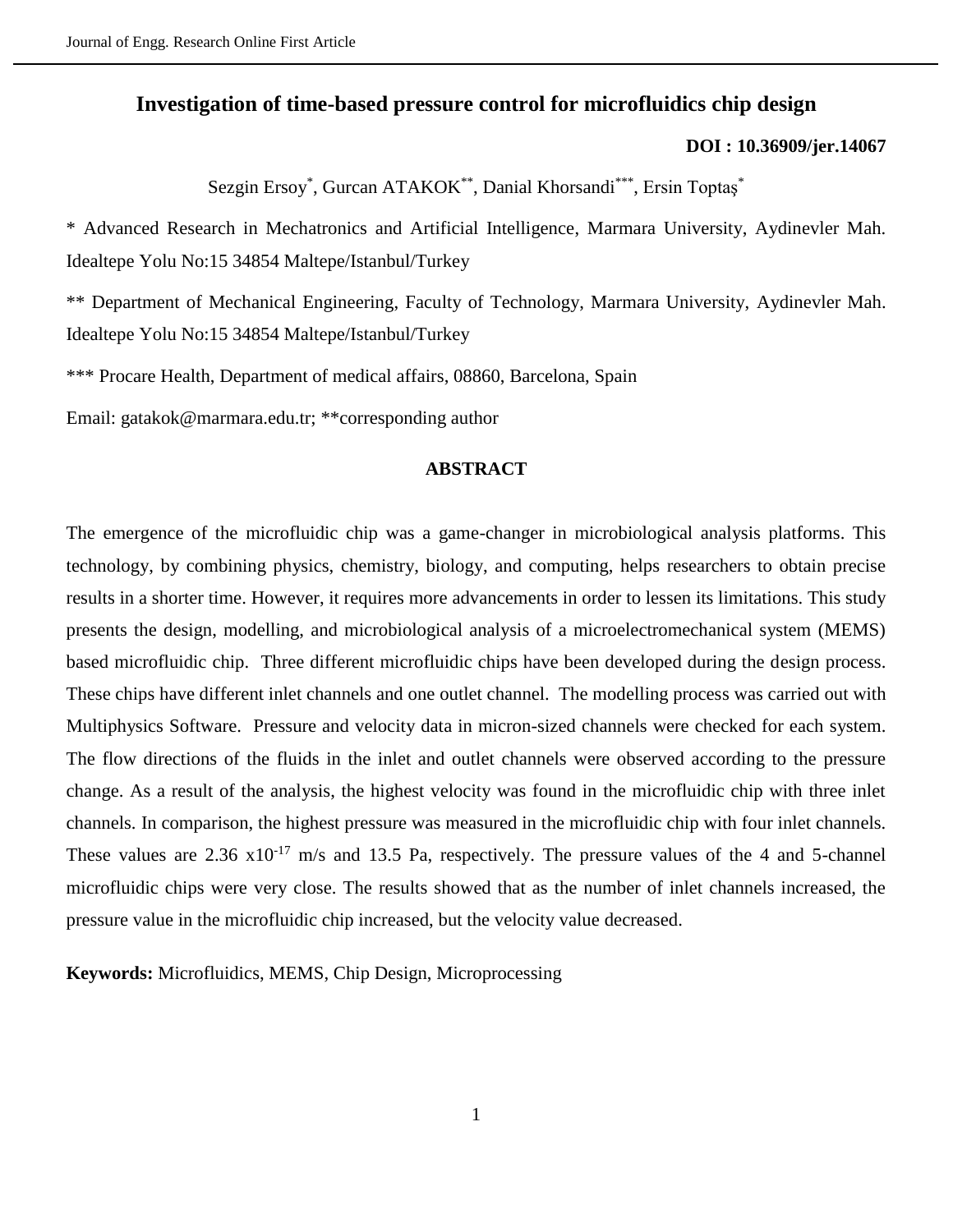### **INTRODUCTION**

The developments in the field of semiconductor technology has triggered a gradual increase in the study in field (Liu et al.,2018). With these studies, the foundations of today's microelectromechanical systems (MEMS) were laid by using different fabrication methods. These systems include devices designed and fabricated at micro and nano levels (Solouk et al.,2019). The design and fabrication process of microfluidics is also based entirely on MEMS technology. Many related words have emerged as the name of the modern research field that deals with microscopic length scales of transport routes and liquid-based devices, such as "MEMS- fluids" or "Bio-MEMS" and "microfluidics" (El Alami et al.,2019 & Onishi et al., 2017). MEMS fabrication (Rius et al.,2017) and actuation techniques (Algamili et al.,2021 & Tiwary et al.,2021) are seen in many application areas, including (Khorsandi et al.,2021) microfluidics, microactuator, biomedical (Mohd Ghazali et al.,2020), automotive (Bhatt et al.,2019), micro-robotics (Bucˇinskas et al.,2021 & Ghosh et al.,2021), wearable devices (Yang et al.,2021 & Cao et al.,2021), and microsensors (Unalli et al.,2020 & Waqar et al.,2021). In addition, different biomaterials, such as cells, organoids, and microorganisms, have been used in a variety of microfluidic chip applications (Tian et al.,2019 & Wang et al.,2021). Improvement in the integrated circuits and MEMS technology has been driven toward low cost, microfabrication, high density, and rapid operation speed (Pattanaik et al.,2021). The use of microfabrication methods to create microfluidic chips (Niculescu et al.,2021) and biosensors has facilitated biomedical research in many areas (Dalili et al.,2019 & Pranzo et al.,2018). Microfluidic chips are a technology designed at micro levels by combining fluid mechanics, physics, nanotechnology, and channels through which electric current can pass (Whitesides et al.,2006). In addition, microfluidics is the precise control and manipulation of liquids located in small, usually 10-100 µm channels, where the surface tension of the liquid flow and laminar effects are dominant. Here the fluid is defined as a group of channels or an integrated circuit in which air or heat passes through microfluidic channels ranging from a few µm to a few nm (Amin et al.,2016 & Ahrberg et al.,2016). Microfluidic devices can be made of polymers and glass to deliver and transport precise amounts of liquid to a sensing device. The most important application area of microfluidic chips is lab-on-a-chip (LOC) technology. The emergence of the LOC field on a chip has been realized with these chips. The microfluidics used in LOC devices are capable of producing millions of microchannels, each measuring just micrometers, on a single chip that can fit in hand (Chiriacò et al.,2018 & Khalid et al.,2017). Microchannels enable handling liquids as low as a few picolitres and manipulate biochemical reactions in minimal volumes. Microfluidic chips are also used more efficiently in many areas such as biomedical (Mahhengam et al.,2021), food (Schroen et al.,2021), chemistry (Theberge et al.,2012 & Schneider et al.,2021), medicine, pharmacy, and agriculture (Luecha et al.,2011) when they are well designed,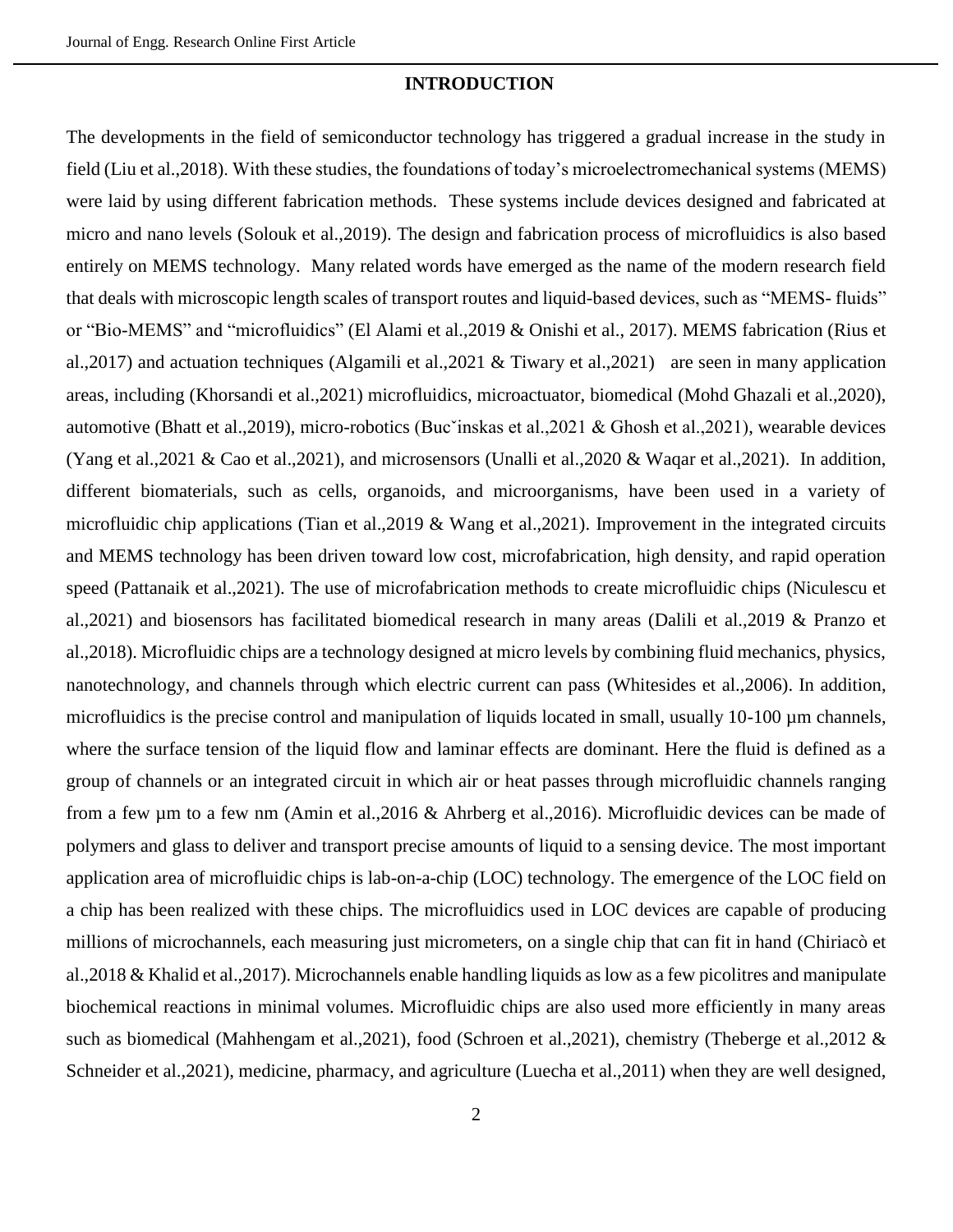and structural analysis is done correctly (Huang et al. ,2019 & Li et al.,2018). In many designs, the chip takes up most of the workspace (Zhou et al.,2021).

Due to the variety of applications, optimization of a microfluidic chip becomes a crucial part of its design (Afzal et al.,2021). Recently, analysis of the pressure and velocity of the fluid flowing through the micron channels in the structure of the microfluidic system has gained significant importance (Sanjy et al.,2021). A MEMS-based microfluidic chip is presented in this study along with the modelling and microbiological analysis of the developed device fed with micro-litre liquid. In the modelling process, microfluidic systems with three different inlet channels (three, four, and five) and a single outlet channel have been developed. Pressure and velocity data in micron-sized channels were calculated for each system. At the same time, the flow directions of the fluids in the inlet and outlet channels were observed according to the change in pressure. Modelling and analysis processes were done using the analysis program. Utilizing the channels of the microfluidic chip, it will be possible to examine a chemical system and flow cell in the progression of the fluid or blood used in microbiological analysis processes.

#### **METHODS**

In this study, three different microfluidic chips with 3, 4, and 5 inlet channels and single outlet channel were designed. Micron-sized channels were created during the design process stage using 3D modeling software. After modeling, optimization of infusion pressure, micro-channel design, and time control are discussed. Increasing microchannels; It can increase sensitivity by performing different chemical reactions in parallel channels. The design process was carried out in two stages. First, a microfluidic design with 3, 4, and 5 inlet channels and a single outlet have been made. Later, as the comparison of three different microfluidics will depend on time, an appropriate 3D geometric design has been completed. The 3D designs and scaling of the 3, 4, and 5-channel microfluidic chip are shown in Figure 1. Each channel has a width of 30x30 µm and the channels which are located close to each other are determined as inlet channels. The inputs from these channels are collected in one channel and the outlet channel emerges. Recent advancements in the field of electronics resulted in the miniaturization of devices and circuits. This has allowed nano and micro level transmitters, be it active or passive, to be included in the microfluidic devices. The device presented in this paper can transmit data wirelessly using the surface acoustic wave-based communication technology.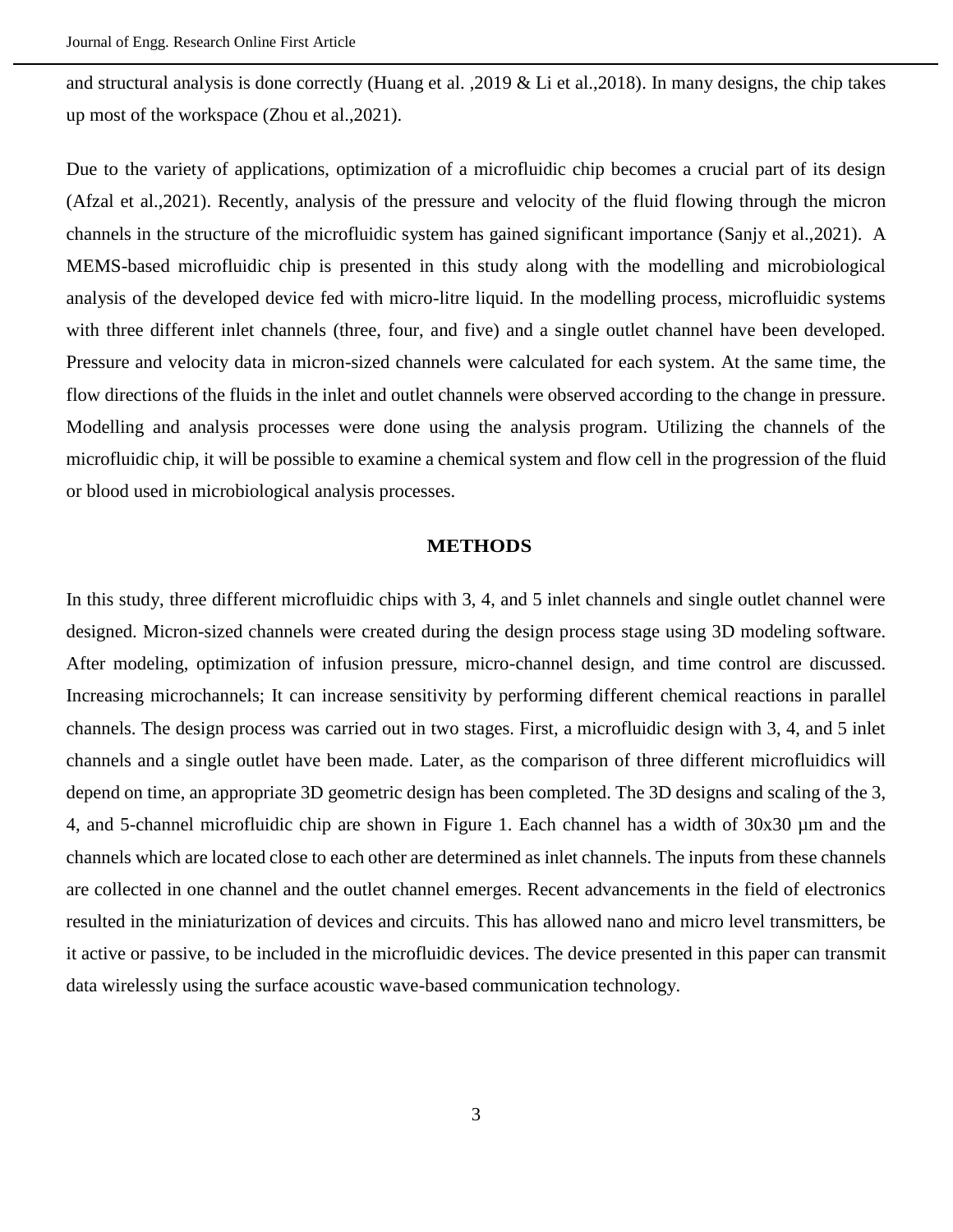

**Figure 1 .** 3D Models of microfluidic chips: a) 3 channels b) 4 channels c) 5 channels

### **MATHEMATICAL MODEL OF MICROFLUID CHIP**

In this section, mathematical modeling of the microfluidic chip is described using the fluid model. The properties of saturated water determine this fluid model. Its dynamic viscosity is  $0.001 \text{ Ns/m}^2$  and its density is 1000 kg/m<sup>3</sup>. Before moving on to the mathematical model, the Reynolds number should be determined in order to find out whether the fluid is laminar or turbulent. This number is briefly the ratio of inertial forces to viscous forces and can be found using equation 1 as follows.

$$
Re = \frac{puD}{\mu} = \frac{Inertial Forces}{Viscous Forces} \tag{1}
$$

Here p (kg/m<sup>3</sup>) is density, D (m) is the length of geometric characteristic, u (m/s) is flow rate. The length of the geometric characteristic varies according to the structure of the channel.  $D = 2ab / (a + b)$  for rectangular channels,  $D = a$  (side length) for square channels, and  $D = D$  (inner diameter) for circular channels. There are three different flows in liquid fluids flowing through the channels. These are laminar, transitive, and turbulent as follows, according to Reynold's number.

- Re < 2300 is considered as laminar flow.
- 2300 < Re < 4000 is transitional flow, that is, both flows can change randomly.
- $Re > 4000$  is considered as turbulent flow. (2)

Fluid dynamics can be found everywhere in daily life. Blood flowing in the body, especially in our body, water flowing from the faucet, and cool air blowing from the air conditioner are examples of these. When it comes to the fundamentals of fluid mechanics, which is based on the Newton's II law.

$$
\sum \vec{f} = \vec{f}_{gravity} + \vec{f}_{pressure} + \vec{f}_{viscose} = \rho \frac{d\vec{u}}{dt}
$$
\n(3)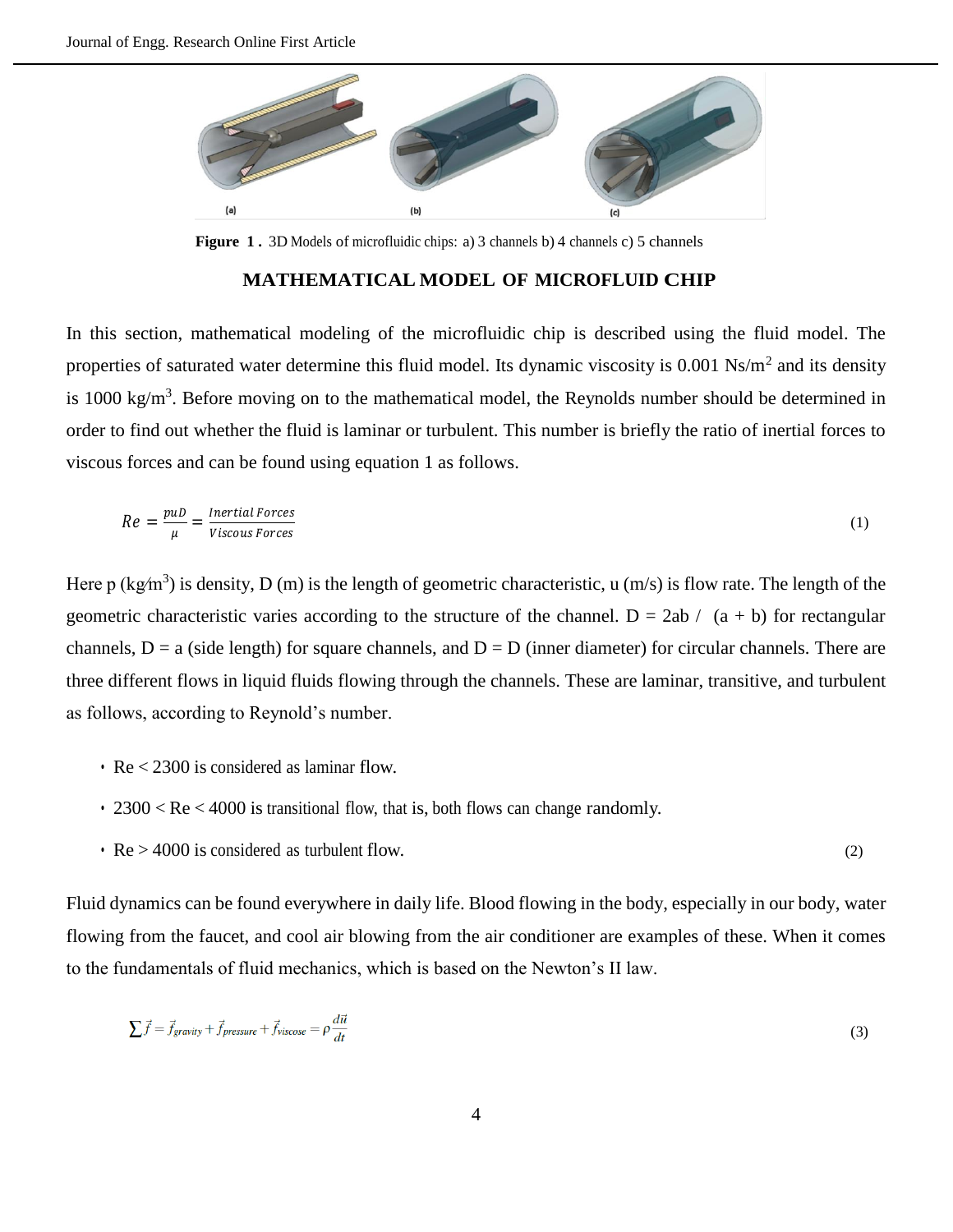Here, forces are values per unit volume; gravitational force, compression force, and viscous force, u is the fluid velocity, and ρ is density. Gravity is calculated as below:

$$
\mathbf{f}_{\text{gravity}} = \rho \mathbf{g} \tag{4}
$$

The force of gravity is given in Eq. (3). However, this situation is ignored since there is no flow through the microfluidic channel in any force direction opposite to the gravitational force. The developed model is used only for liquid flow with an enormous velocity showing laminar behavior. This means that with enough elements, we can get a numerical solution of the entire momentum balance and continuity equations for incompressible flow. The equations we need to solve are the Navier-Stokes equations in the time domain.

$$
\rho \frac{\partial u}{\partial t} - pu \nabla u + \nabla p - \mu \nabla^2 \vec{V} = 0
$$
\n<sup>(5)</sup>

$$
\frac{\partial u}{\partial x} + \frac{\partial v}{\partial y} + \frac{\partial w}{\partial z} = 0\tag{6}
$$

Here  $\rho$  denotes density (kg/m3), u is the velocity (m/s),  $\mu$  is dynamic viscosity (Pa s), and p is pressure (Pa). In this case, the liquid is water with corresponding density and viscosity values. Since there is no electric field inside the fluid channel and the effect of hydrostatic pressure, the forces inside the channel are ignored.

$$
\mu \nabla^2 \vec{V} = 0 \tag{7}
$$

$$
p = p_i \tag{8}
$$

Due to the operations performed at micro levels, the counterforce of the viscosity in Eq. (6) was ignored. Therefore, the time-dependent equation of pressure is as follows.

$$
p_i = 50 + 10\sin(\pi t + \alpha) \tag{9}
$$

In this study, 'α' values for 3, 4, and 5 microfluidic channel chips designed are given in Table 1, respectively.

| Number of             | $\alpha$ Values ( $\degree$ ) |                  |                   |                   |                |  |  |  |  |  |  |
|-----------------------|-------------------------------|------------------|-------------------|-------------------|----------------|--|--|--|--|--|--|
| <b>Inlet Channels</b> | Inlet 1                       | Inlet 2          | Inlet 3           | Inlet 4           | Inlet 5        |  |  |  |  |  |  |
| 3-channel             | $\alpha = 0$                  | $\alpha = \pi/2$ | $\alpha = \pi$    |                   |                |  |  |  |  |  |  |
| 4-channel             | $\alpha = 0$                  | $\alpha = \pi/4$ | $\alpha = 3\pi/4$ | $\alpha = \pi$    |                |  |  |  |  |  |  |
| 5-channel             | $\alpha = 0$                  | $\alpha = \pi/4$ | $\alpha = \pi/2$  | $\alpha = 3\pi/4$ | $\alpha = \pi$ |  |  |  |  |  |  |

**Table 1.** ' $\alpha$ ' value of microfluidic chips

Time (t) values will be evaluated in the range of '0-4 s'. Also, liquid flows such as water and aqueous solutions are assumed to be incompressible in microfluidic channels, i.e., constant density ρ. Here the outlet channel is set to '0'. For all other limits, friction forces are not included in the x, y, and z axes.

# **MICROFLUIDIC CHIP ANALYSIS**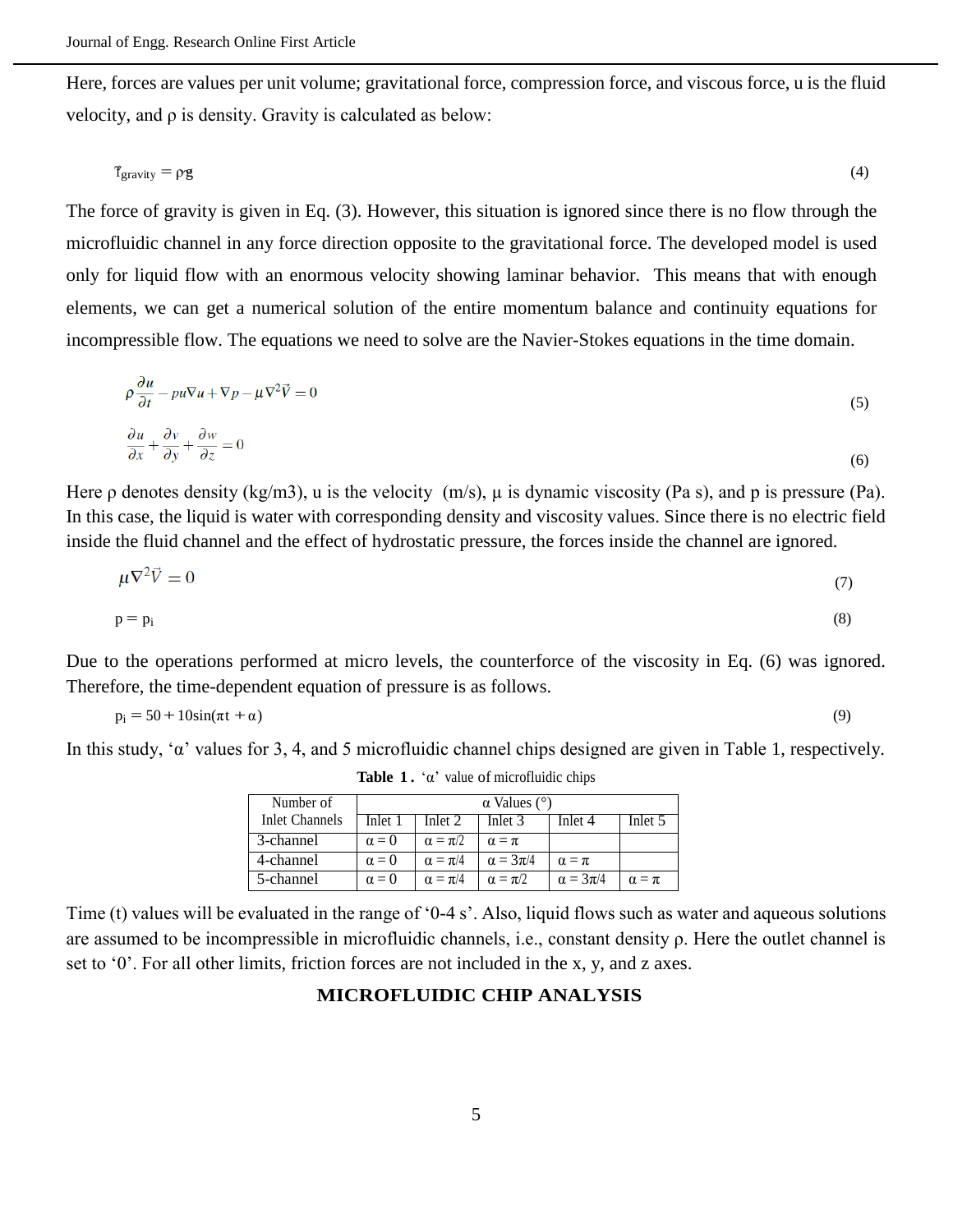In this study, the flow-velocity relationship of 3 different microfluidics designed in the upper part was established using the finite element method (FEM). In the obtained results, it was seen that as the number of channels increases, the flow rate decreases and accordingly the pressure value is higher. The flow analysis for each channel seen in Figure 2.



**Figure 2.** Each channels flow analysis: a) 3 channels b) 4 channels c) 5 channels

This relationship has been evaluated with the Multiphysics program using the MEMS toolbox. Using the Multiphysics program; It is possible to perform tests and analysis that are needed to be applied first by entering the parameters that are required to be tested in the program, either in the direction of a chip where microfluidic channels are created in 3D drawing programs or by drawing 3D or 2D microflow channels in the program. These analyses can give us the results which can help us in modifying the designs inline with the desired results before producing the sensor or chip. In addition, it will be possible to physically compare the tests required for the designed microfluidic environment in a virtual environment, and it will enable us to examine the channels for capillaries or fluids in different materials depending on time. The transfer of microfluidic chips to software and the modelling process are carried out in three stages. These stages are as follows, respectively.

• After the program was started, 'Laminar Flow' was selected as the fluid type. Pressure and velocity parameters and directions related to laminar flow are entered. In addition, the properties of the laminar fluid must be defined. Among these properties, density and dynamic viscosity have been entered as 1000 kg/m<sup>3</sup> and 0.001 Pa s, respectively.

• After the fluid type was determined, the microfluidic chips, whose solid model was created before, were transferred to the program.

• Then, the meshing process was applied following the flow dynamics according to each microfluidic flow dynamics (Figure 2). After the mesh slicing process is completed, the inlet parameters to be used for the microfluidic must be defined. In this section, it is necessary to enter the parameters in the program, define them together with the inlet and outlet positions for the "Inlet-Outlet" channel.

## **CONCLUSION**

Since the 2000s, studies on microfluidic chips have increased using tissue and organ models to develop drugs. Microfluidic devices have been used in disease modelling, tissue development, and many other applications. A summary of these examples is shown in Figure 3.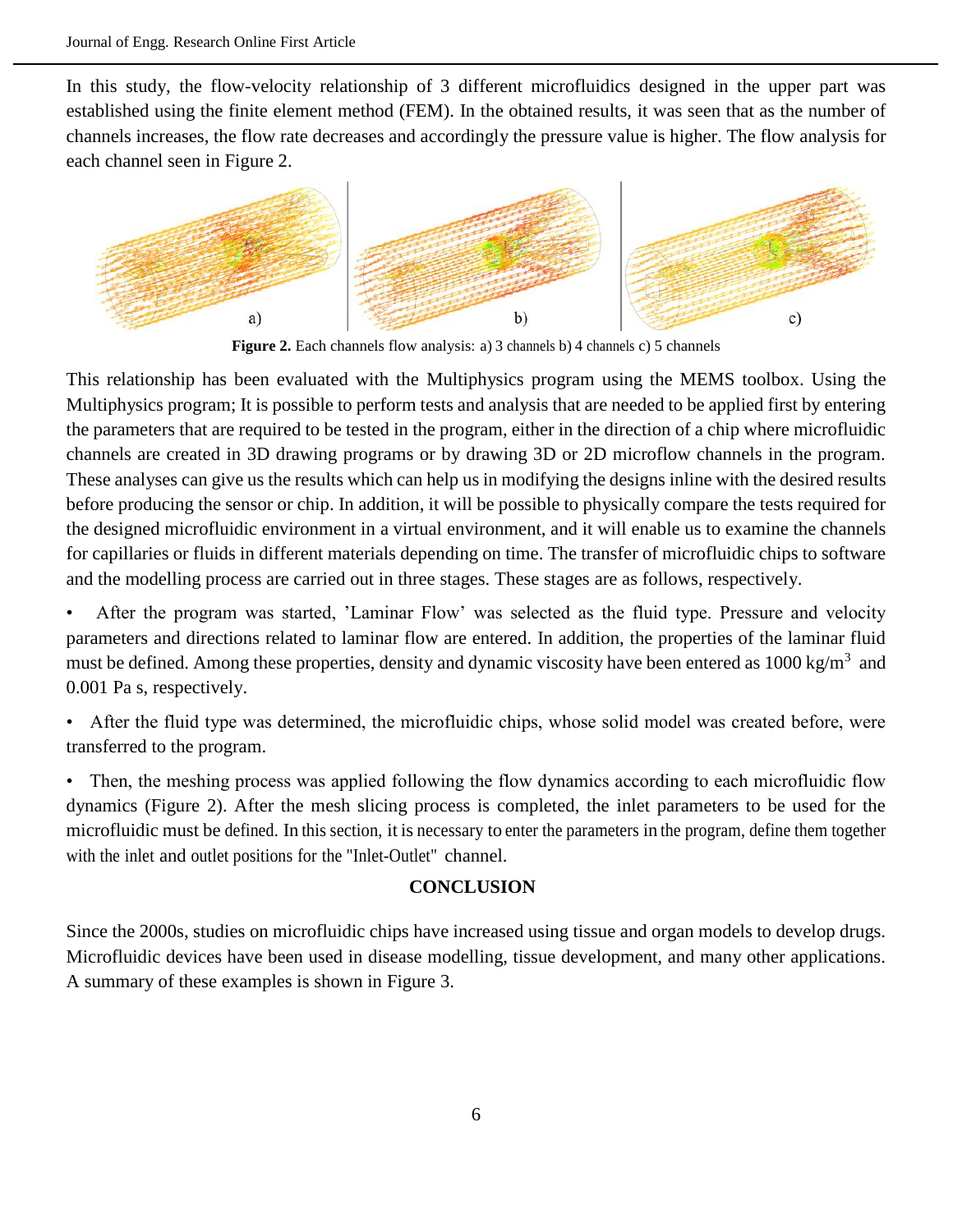

**Figure 3 .** Some examples of applications and biomaterials used in microfluidic chips designed for microbiological analysis

With these models, an organ on a chip has been developed by investigating biological processes (McLean et al.,2018 & Van der Helm et al.,2016). In the last decades, various types of microfluidic chips have emerged as a research platform for microbiologic analysis (Páez-Avilés et al.,2016 & Cui et al.,2019). Bilican et al. made a microbiological analysis of a pathogenic bacterium found in freshwater resources that poses a public health risk (Bilican et al.,2020). Here, a system for rapid analysis of spring water with a simple mechanism is proposed. The test, which takes 1h to complete, electrically interrogates the particles through a microfluidic chip suspended in the water sample. Kaminski et al. present microfluidic droplet applications in various fields of microbiology: i) detection and identification of pathogens, ii) antibiotic susceptibility testing, iii) microbial physiology studies, and iv) biotechnological selection and strain improvement (Kaminski et al.,2016). They also list challenges in the dynamically evolving field and potential new uses of droplets in microbiology. Grunberger et al. indicate a microfluidic single-cell cultivation platform that incorporates several hundred growth chambers, in which isogenic bacteria microcolonies growing in cell monolayers are tracked by automated time-lapse microscopy with spatiotemporal resolution (Gruenberger et al.,2013). The device was not explicitly improved for a specific organism but had a very generic configuration suitable for different microbial organisms. Wang et al. designed and fabricated a microfluidic chip to improve understanding of MICP at particle-scale by observing the behavior of bacteria and calcium carbonate crystals during the process (Wang et al.,2019). They found that bacteria became equally distributed throughout the microfluidic chip after the injection of bacterial suspension, grew along with bacterial settling, and detached during the injection of cementation solution. With these studies, up-to-date experimental studies are carried out for applications in food microbiology with LOC technology, isolation of plasma from whole blood using planar micro filters for laboratory applications on chips, and clogging of "T" connections on microfluidics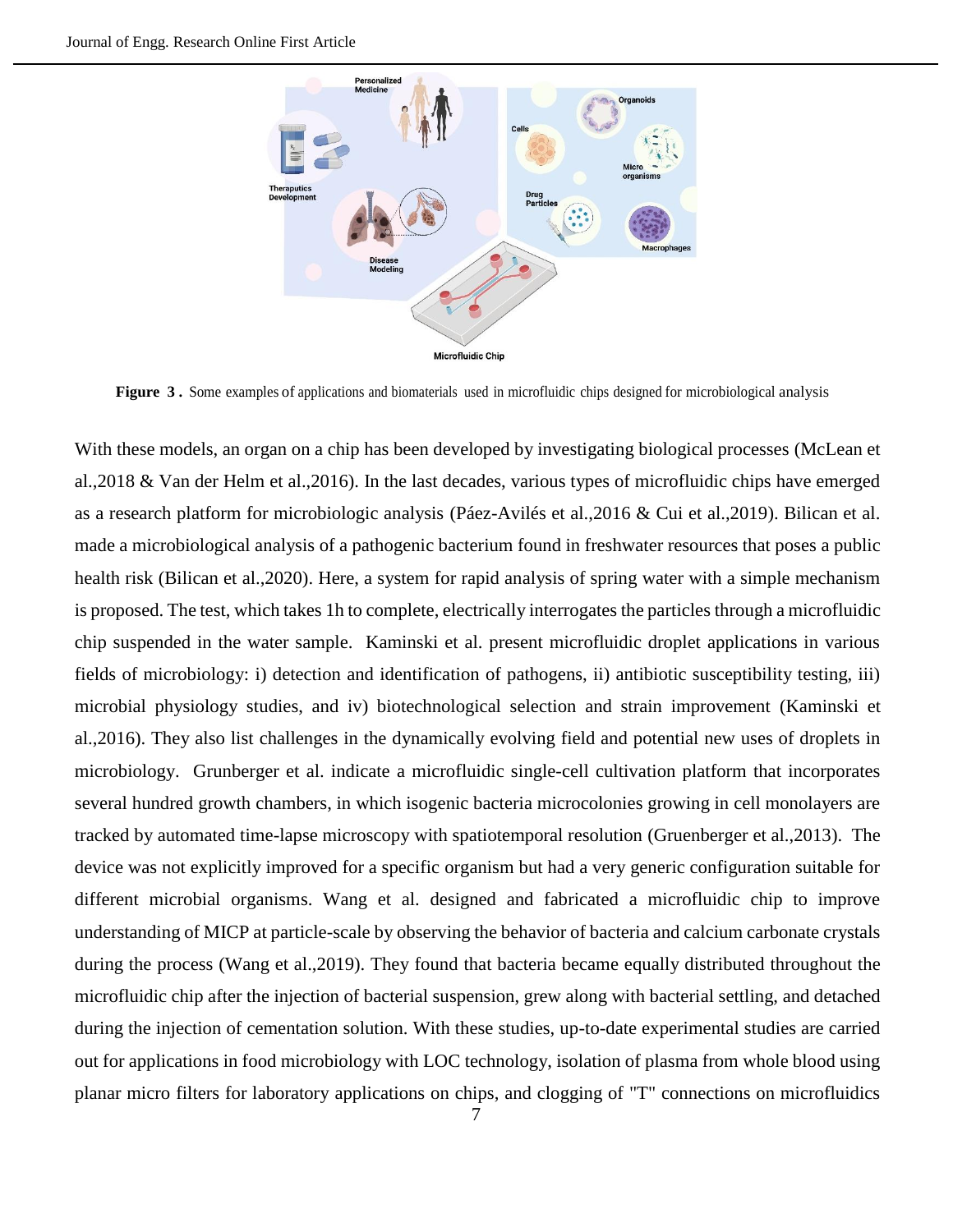over time (Tsao et al.,2016 & Im et al.,2018 & Brassard et al.,2019). With the design and modelling process's completion, time-dependent pressure analyses were performed using the FEM. As explained in the previous section, firstly, the pressure parameters required for the boundary conditions of the microfluidic chips are entered, and dynamic viscosity and density are defined for the fluid information. Finally, the meshing process has been done. Likewise, FEM analysis started with the determination of the inlets and outlets of the microfluidic chip. This section will discuss the velocity and pressure analysis results by showing the 3, 4, and 5 microfluidic channel chip flow directions.

|                      |           | $\frac{1}{2}$ . The same appointment on the experimental parameters.<br>Inter Pressure Values [Pa] |         |       |           |       |           |         |           | Inlet $\alpha$ values |          |         |          |          |   |
|----------------------|-----------|----------------------------------------------------------------------------------------------------|---------|-------|-----------|-------|-----------|---------|-----------|-----------------------|----------|---------|----------|----------|---|
|                      |           | $t=0$                                                                                              | $t=0.5$ | $t=1$ | $t = 1.5$ | $t=2$ | $t = 2.5$ | $t = 3$ | $t = 3.5$ | $t=4$                 |          | 2       | 3        | 4        | 5 |
| Ch. No.              | Channel   | 3-channel microfluidic                                                                             |         |       |           |       |           |         |           |                       |          |         |          |          |   |
| 1                    | $p_in_l$  | 50                                                                                                 | 40      | 50    | 60        | 50    | 40        | 50      | 60        | 50                    |          |         | π        |          |   |
| $\overline{c}$       | $p_in_c$  | 60                                                                                                 | 50      | 40    | 50        | 60    | 50        | 40      | 50        | 60                    |          | $\pi/2$ |          |          |   |
| 3                    | $p_in_r$  | 50                                                                                                 | 60      | 50    | 40        | 50    | 60        | 50      | 40        | 50                    | $\theta$ |         |          |          |   |
| Outlet pressure [Pa] |           | 6.1                                                                                                | 5.7     | 5.37  | 5.7       | 6.1   | 5.7       | 5.37    | 5.7       | 6.1                   |          |         |          |          |   |
| Ch. No.              | Channel   | 4-channel microfluidic                                                                             |         |       |           |       |           |         |           |                       |          |         |          |          |   |
| 1                    | $p_in_l$  | 50                                                                                                 | 40      | 50    | 60        | 50    | 40        | 50      | 60        | 50                    |          |         |          | π        |   |
| $\overline{c}$       | $p_in_i$  | 57.7                                                                                               | 42.9    | 42.9  | 57.7      | 57.7  | 42.9      | 42.9    | 57.7      | 57.7                  |          |         | $3\pi/4$ |          |   |
| $\overline{3}$       | $p_in_ir$ | 60                                                                                                 | 50      | 40    | 50        | 60    | 50        | 40      | 50        | 60                    |          | $\pi/4$ |          |          |   |
| 4                    | $p_in_r$  | 50                                                                                                 | 60      | 50    | 40        | 50    | 60        | 50      | 40        | 50                    | $\theta$ |         |          |          |   |
| Outlet pressure [Pa] |           | 13.5                                                                                               | 13      | 11.8  | 12.6      | 14    | 12.6      | 11.8    | 12.6      | 13.5                  |          |         |          |          |   |
| Ch. No.              | Channel   | 5-channel microfluidic                                                                             |         |       |           |       |           |         |           |                       |          |         |          |          |   |
|                      | $p_in_l$  | 50                                                                                                 | 40      | 50    | 60        | 50    | 40        | 50      | 60        | 50                    |          |         |          |          | π |
| $\overline{c}$       | $p_in_i$  | 57.7                                                                                               | 42.9    | 42.9  | 57.7      | 57.7  | 42.9      | 42.9    | 57.7      | 57.7                  |          |         |          | $3\pi/4$ |   |
| 3                    | $p_in_c$  | 60                                                                                                 | 50      | 40    | 50        | 60    | 50        | 40      | 50        | 60                    |          |         | $\pi/2$  |          |   |
| 4                    | $p_in_ir$ | 57.7                                                                                               | 42.9    | 42.9  | 57.7      | 57.7  | 42.9      | 42.9    | 57.7      | 57.7                  |          | $\pi/4$ |          |          |   |
| 5                    | $p_in_r$  | 50                                                                                                 | 60      | 50    | 40        | 50    | 60        | 50      | 40        | 50                    | $\theta$ |         |          |          |   |
| Outlet pressure [Pa] |           | 13                                                                                                 | 12      | 10.6  | 11.8      | 13    | 11.8      | 10.6    | 11.8      | 13                    |          |         |          |          |   |

Table 2. Results depending on the experimental parameters.

These analyses were carried out in steps of 0.5 seconds with  $t = 0 - 4$  seconds depending on the time. Results of experiments are given in Table 2 where all parameters are  $10\sin(\pi t + \alpha) + 50$ .

 $10\sin(\pi t + \alpha) + 50$  (10)

## **THREE-CHANNEL MICROFLUIDIC CHIP ANALYSIS**

Flow directions and data in 3-channel microfluidic at  $t = 0$  s. When the color distribution depending on the pressure in the channel was examined, the flow should not change direction because the pressure values coming from channels 1 and 3 are equal. Flow directions and data in the 3-channel microfluidic chip at t=0.5s. When the color distribution depending on the pressure in the channel is examined, the pressure value coming from the number 1 channel is smaller than the pressure values from the other channels 2 and 3, so the flow had to change direction. Flow directions and data in the 3-channel microfluidic chip at  $t = 1$  s. The pressure value coming from channels 1 and 3 is higher than the pressure values from the number 2 channels. However, due to the design of the microfluidic fluid, the inlets 1 and 3 balanced the pressure values to each other and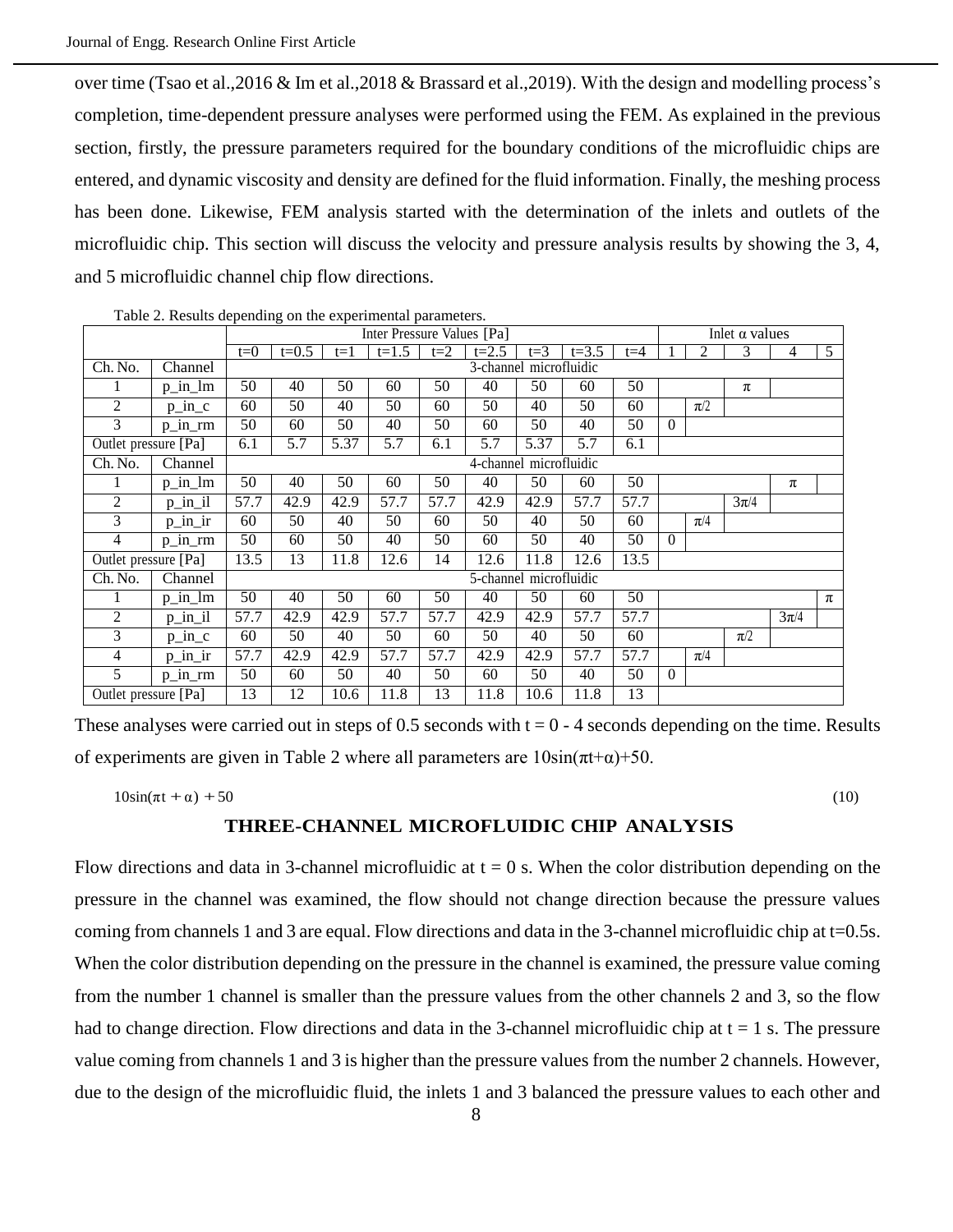allowed the flow to continue through channel number 2. Flow directions and data in the 3-channel microfluidic chip at  $t=1.5$  s. The pressure value coming from channels 1 and 2 is higher than the pressure values from the number 3 channels. In addition, since the pressure in the outlet channel is high, the pressure coming from the number 3 was insufficient, and the flow direction was reversed. There is a situation similar to  $t = 0.5$  s. Flow directions and data in the 3-channel microfluidic chip at  $t=2$  s. The pressure value coming from channels 1 and 3 is lower than the pressure values from the number 2 channels. The pressures of the fluids coming from the inlet number 1 and 3 balance each other; this situation caused the flow to flow more intensely through channel number 2. Flow directions and data in the 3-channel microfluidic chip at t=2.5 s. The pressure value coming from the 2 and 3 numbered channels is higher than the pressure values from the number 1 channel. Primarily, it caused the fluids encountered at the outlet to change direction. Here is a situation similar to the  $t=0.5$  s case. Since the pressure coming from channel number 3 is higher than the others, the most flow from this channel was provided. Flow directions and data in the 3-channel microfluidic chip at t=3 s. The pressure value coming from channels 1 and 3 is higher than the pressure values from the number 2 channels. However, the pressures of the fluids coming from the inlet number 1 and 3 balance each other, and the fluid coming from channel number 2 slowed down, but the flow continued through this channel due to the channel design. If we compare the results from this graph to others, it is similar to the time  $t = 1$  s. Flow directions and data in a 3-channel microfluidic chip at  $t=3.5$  s. The pressure value coming from channels 1 and 2 is higher than the pressure values from the number 2 channels. The pressure coming from the number 1 channel is higher than the others caused the flow of the most flow from this channel due to the pressure difference. It also directed the flow direction from channel number 3 in the opposite way to normal. At the same time, it directed the fluid flowing from channel number 2 to some extent. Flow directions and data in a 3-channel microfluidic chip at t=4 s. Pressure values from channels 1 and 3 are lower than those from channel number 2. The pressure coming from channel number 2 was higher than the others, caused the flow of the most flow from this channel due to the pressure difference.

# **FOUR-CHANNEL MICROFLUIDIC CHIP ANALYSIS**

Flow directions and data in the 4-channel microfluidic chip at  $t = 0$  s. The pressure values coming from channels 1 and 4 are opposite to each other but of the same magnitude. On the other hand, the pressure values coming from the inlet numbers 2 and 3 are almost identical. Since the magnitude and direction of the pressure coming from the 2 and 3 channels are more significant and located in the direction closest to the exit direction, most of the flow is provided through these two channels. Flow directions and data in the 4-channel microfluidic chip at  $t = 0.5$  s. The magnitudes of the pressures from channels 3 and 4 are more significant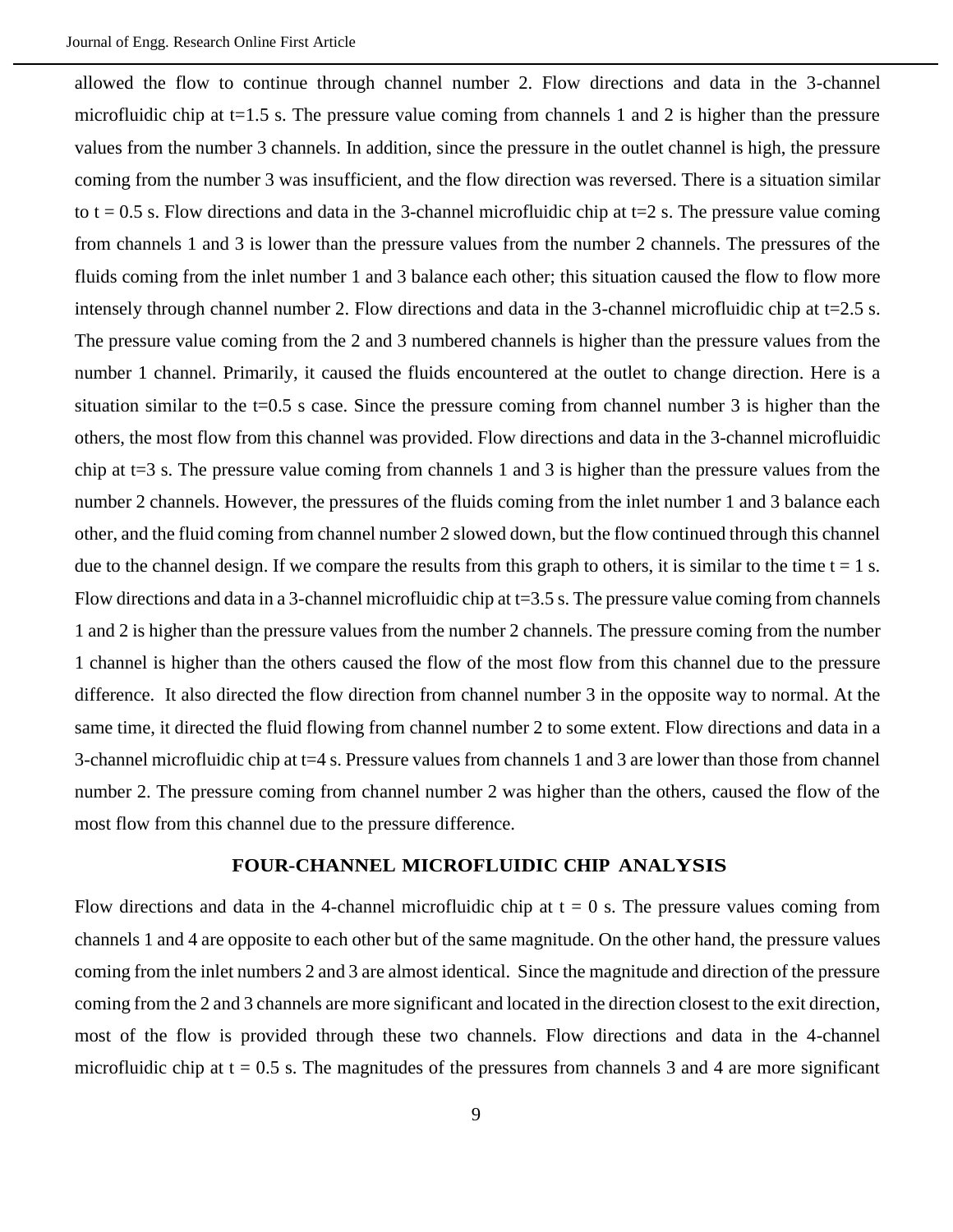than the pressure values from the other inlets 1 and 2. Due to the pressure difference between 4 and 1, the direction of the flow from inlet number 1 changes. At the same time, as the pressure value from number 2 is small, like number 1, it returns through the throat before the fluid comes to the outlet. Flow directions and data in the 4-channel microfluidic chip at  $t = 1$  s. The fluid pressures coming from the inlet number 1 and 4 are equal to each other, and the highest pressure occurs in these two channels. However, this opposite equivalent size balances each other. Here, the fluids coming through channels 2 and 3 direct the fluids from 1 and 4 and drag them to the outlet. Flow directions and data in the 4-channel microfluidic chip at  $t = 1.5$  s. When viewed from channel number 1 towards channel number 4, it is seen that the pressure decreases. In this case, since the pressure value of the fluid flowing through channels 1 and 2 is high, the size of the fluid flowing through channels 3 and 4 is too small to pass through the outlet channel, so it could not resist the pressure value coming from the other inlet channels and moves against the inlet direction. Flow directions and data in the 4-channel microfluidic chip at  $t = 2$  s. The fluid pressures coming from the inlet number 1 and 4 are equal to each other, but the highest pressure occurs in the channel number 2 and 3. However, this opposite equal size balances each other. Here, the fluids coming through channels 2 and 3 direct the fluids from 1 and 4 and drag them to the outlet. Flow directions and data in the 4-channel microfluidic chip at  $t =$ 2.5 s. The magnitudes of the pressures coming from channels 3 and 4 are larger than the pressure values from the other inlets 1 and 2. Due to the pressure difference between 4 and 1, the direction of the flow from inlet number 1 changes. At the same time, as the pressure value from number 2 is small, like number 1, it returns through the throat before the fluid comes to the outlet. Flow directions and data in the 4-channel microfluidic chip at  $t = 3$  s. The fluid pressures coming from the inlet number 1 and 4 are equal to each other and the highest pressure occurs in these two channels. However, this opposite equal size balances each other. Here, the fluids coming through channels 2 and 3 direct the fluids from 1 and 4 and drag them to the outlet. Flow directions and data in the 4-channel microfluidic chip at  $t = 3.5$  s. When viewed from channel number 1 towards channel number 4, it is seen that the pressure decreases. In this case, since the pressure value of the fluid flowing through channels 1 and 2 is high, the size of the fluid flowing through channels 3 and 4 is too small to pass through the outlet channel, so it could not resist the pressure value coming from the other inlet channels and moves against the inlet direction. Flow directions and data in the 4-channel microfluidic chip at  $t = 4$  s. The fluid pressures coming from the inlet number 1 and 4 are equal to each other, but the highest pressure occurs in the channel number 2 and 3. However, this opposite equal size balances each other. Here, the fluids coming through channels 2 and 3 direct the fluids from 1 and 4 and drag them to the outlet.

### **FIVE-CHANNEL MICROFLUIDIC CHIP ANALYSIS**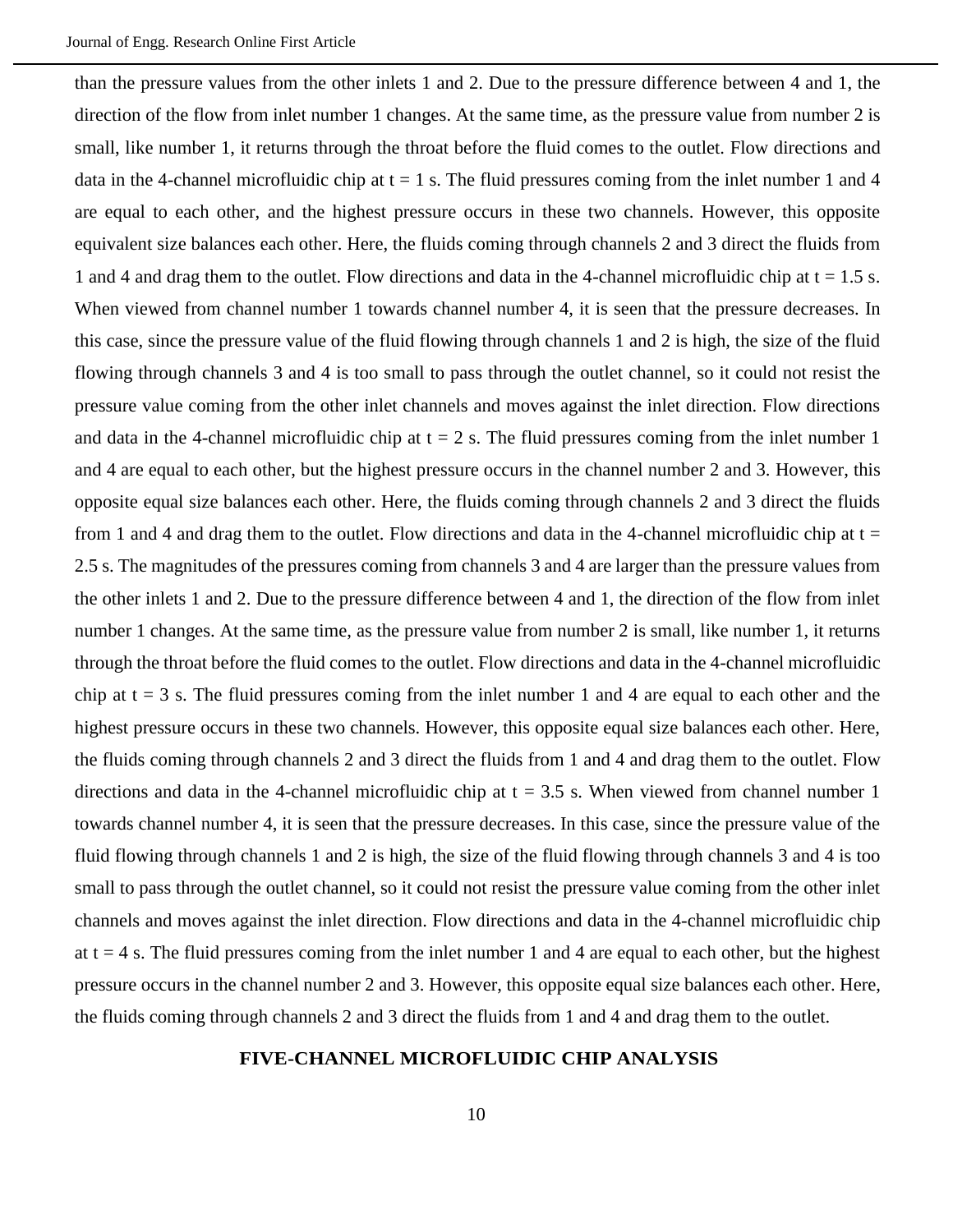Flow directions and data in the 5-channel microfluidic chip at  $t = 0$  s. The pressure values coming from channels 1 and 4 are opposite to each other but of the same magnitude. On the other hand, the pressure values coming from inlets numbers 2, 3, and 4 are almost identical. Since the magnitude and direction of the pressure coming from the 2, 3, and 4 channels are more prominent and located in the direction closest to the exit direction, most of the flow is provided by the fluid in these channels. Flow directions and data in the 5 channel microfluidic chip at  $t = 0.5$  s. The magnitudes of the pressures coming from channels 3, 4, and 5 are larger than the pressure values coming from the other inlets 1 and 2. Due to the pressure difference between 5 and 1, the direction of the flow from inlet number 1 changes. At the same time, as the pressure value from number 2 is small, like number 1, it returns through the throat before fluid comes to the outlet. Flow directions and data in the 5-channel microfluidic chip at  $t = 1$  s. The fluid pressures coming from the inlet number 1 and 5 are equal, and the highest pressure occurs in these two channels. However, this opposite equal size balances each other. Here, the fluids coming from channels 2 and 4 direct some of the fluids from 1 and 5 and drag them to the outlet. The other part moves in the opposite direction to the flow direction due to the small pressure size in channel number 3. Flow directions and data in the 5-channel microfluidic chip at  $t =$ 1.5 s. When viewed from channel number 1 towards channel number 5, it is seen that the pressure decreases. In this case, since the pressure value of the fluid flowing through channels 1 and 2 is high, the size of the fluid flowing through channels 3 and 4 is too small to pass through the outlet channel, so it could not resist the pressure value coming from other inlet channels and moves opposite to the inlet direction. Flow directions and data in the 5-channel microfluidic chip at  $t = 2$  s. Pressure sizes coming from channels 1 and 5 are opposite and equal. The most significant pressure is through channel number 3 and the most intense pressure flow towards the outlet. In this case, the flow from 1 and 5 is less. Flow directions and data in the 5-channel microfluidic chip at  $t = 2.5$  s. When the pressure value is above 50 Pa at inlets number 3, 4, and 5, the flow flows steadily. However, when the pressure is as in channels 1 and 2 under 50 Pa, the flow direction is opposite to normal. Flow directions and data in the 5-channel microfluidic chip at  $t = 3$  s are given in figure 4. The pressure value dropped only at inlet number 3 at 40 Pa. The pressure difference in this channel has changed the flow direction of the fluid coming from channel 3. Flow directions and data in the 5-channel microfluidic chip at  $t = 3.5$ . When the pressure differences in the channel are compared, it is at the lowest in inlets numbers 4 and 5. Therefore, the flow had to change its direction, since there is enough opposite size to affect the direction of the flow. Flow directions and data in the 5-channel microfluidic chip at  $t = 4$  s. Except for the pressure value from number 3, flow values from other channels are close to each other. Since the flow from number 3 is directly in the same direction as the outlet, the most fluid going to the outlet goes from here.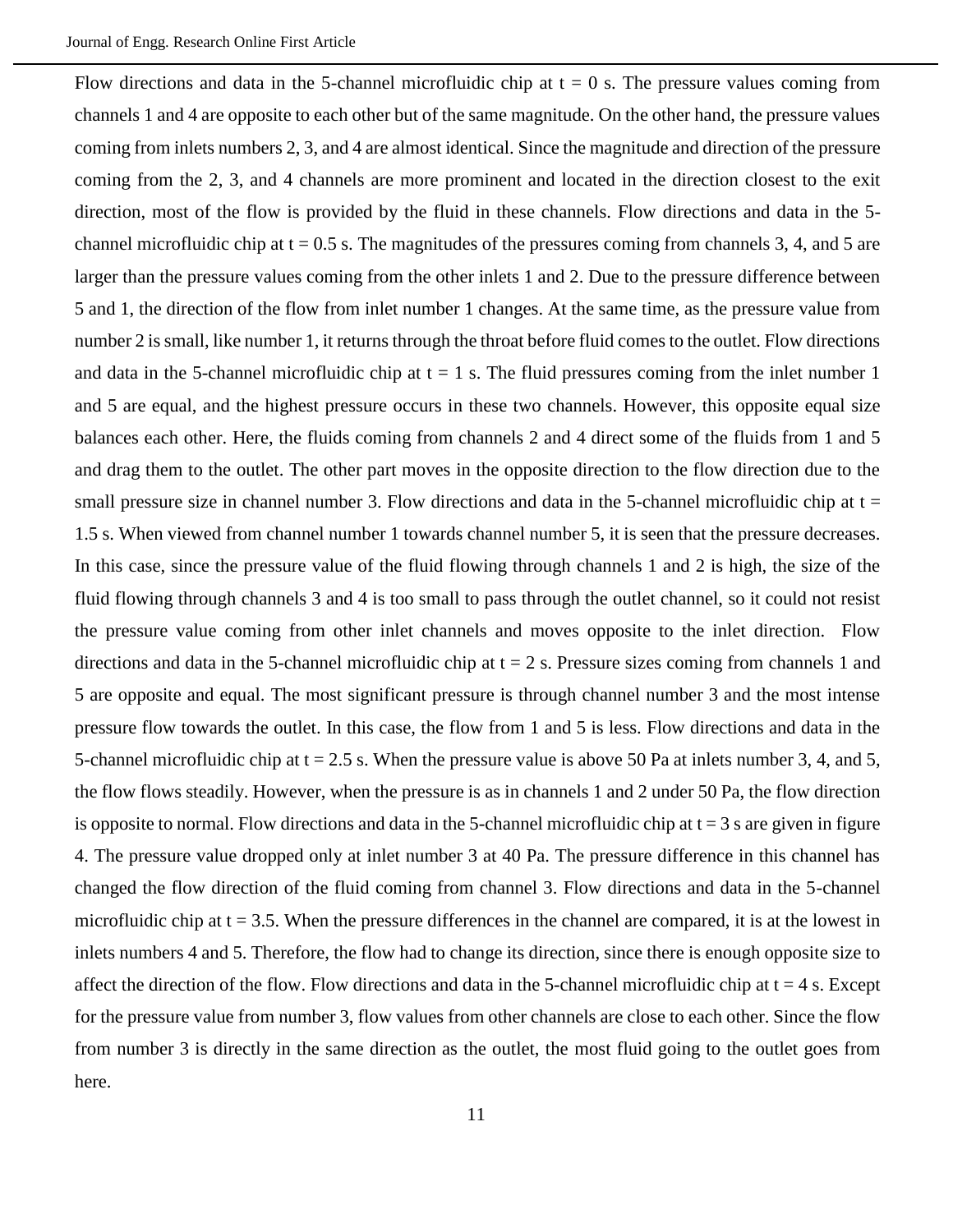#### **PRESSURE-TIME ANALYSIS IN MICROFLUIDIC CHIP**

In this section, pressure values occurring during the flow of microfluidic chips with 3, 4, and 5 inlet channels were measured depending on time. These values are taken from a point inside the outlet channel. The pressure-time graph of the fluid passing through the outlet channel of the 3-channel microfluidic chip is shown in figure 4. Here it is possible to divide the graph by dividing it into two. Because as seen in the figure, the graphic started to repeat after a point. As seen in figure 4, the pressure-time graph is similar in time intervals t = 0-1s and t = 2-3 s. Likewise, between t = 1-2 s and t = 3-4 s, the pressure in the channel increases and decreases at the same magnitude over time. If we take  $t = 0-1$  s and  $t = 2-3$  s time interval as a basis; the pressure in the outlet channel fell from 6.10 Pa to 5.37 Pa. In the other period, 370 pressure values increased from 5.37 Pa to 6.10 Pa. As seen in Figure 4 , pressure-time reference values taken from a point in the 4 channel microfluidic chip outlet channel are given. As seen in the figure, the graphic repeats periodically after a point. Since  $t = 0-1$  s and  $t = 2-3$  s time intervals are similar, pressure values are 13.5 Pa the highest and 11.75 Pa lowest if interpreted simultaneously. In the time interval between  $t = 1-2$  s and  $t = 3-4$  s, pressure values start from 11.75 Pa and increase up to 13.5 Pa. Pressure-time values taken from the outlet channel of the 5-channel microfluidic chip design are shown in Figure 4. Here, the graph continues periodically as in other 3 and 4 channel microfluidics. The pressure value decreased from 13 Pa to 10.6 Pa in the time interval  $t = 0-1$  s and  $t = 2-3$  s. Pressure values increased from 10.6 Pa to 13 Pa between  $t = 1-2$  s and  $t = 3-4$  s. Pressure-time values of 3, 4, and 5 microfluidic channel chips are summarized in the table in Figure 4.



**Figure 4.** Microfluidic chip pressure-time graph and values. (a) 3-Channel microfluidic chip pressure-time graph, (b) 4-Channel microfluidic chip pressure-time graph, and (c) 5-Channel microfluidic chip pressure-time graph

# **VELOCITY-TIME ANALYSIS IN MICROFLUIDIC CHIP**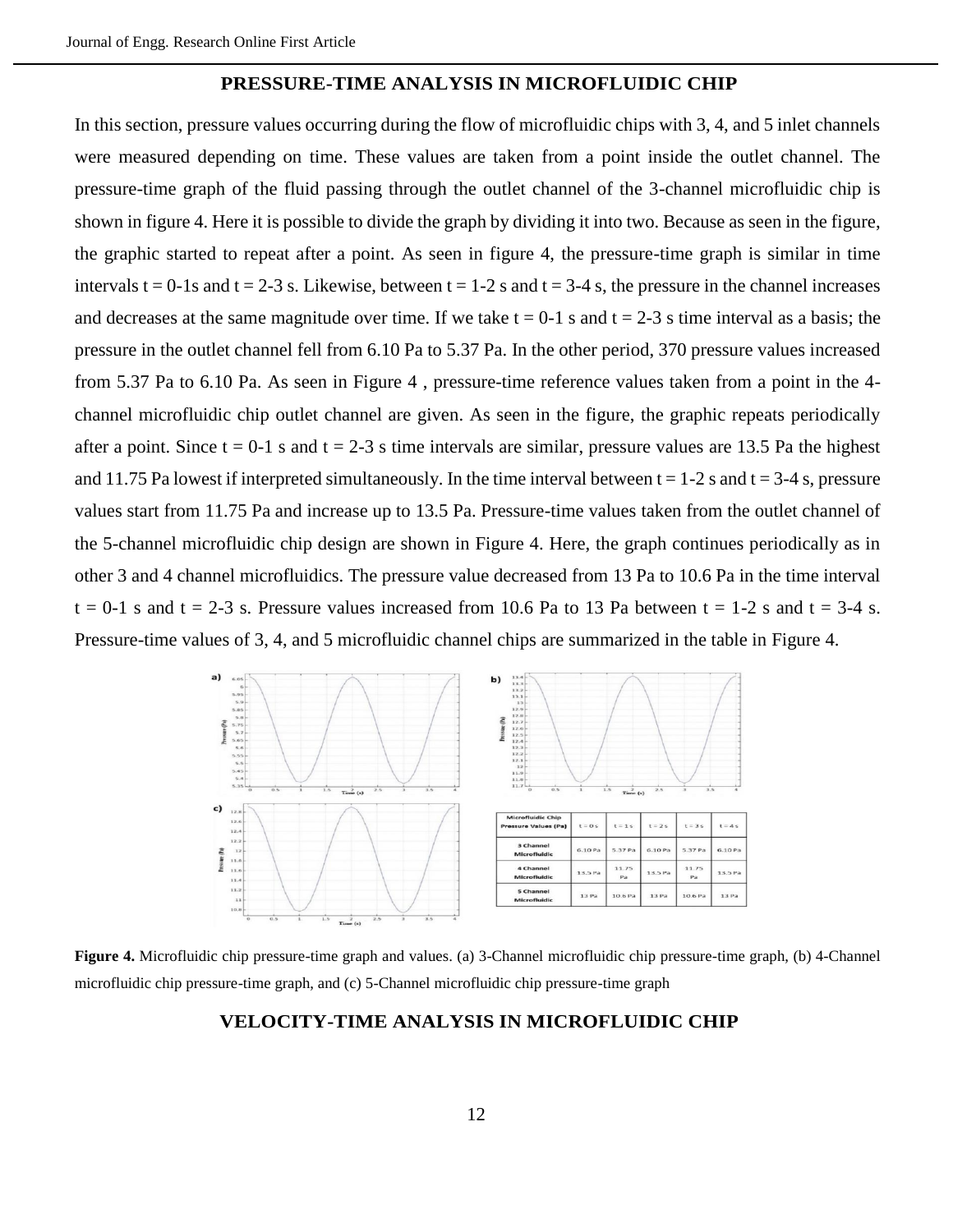In this section, velocity-time values of 3, 4, and 5 microfluidic channel chips are obtained. These values are measured over a reference point taken from the outlet channel. The velocity-time plot of a 3-channel microfluidic chip is shown in Figure 5. The graph includes the time interval  $t = 0-4$  s, and as can be seen, it repeats itself periodically after a point. As seen in figure 5, the fluid velocity from the outlet channel decreased from 2.36x10<sup>-17</sup> m/s to 2.1x10<sup>-17</sup> m/s between t=0-1s and 2-3s. In the time interval t = 1-2 s and t=3-4 s, it accelerated from  $2.1 \times 10^{-17}$  m/s to  $2.36 \times 10^{-17}$  m/s. The values of the velocity-time graph measured from the outlet switch of the 4-channel microfluidic chip are given in Figure 5 . As seen in the figure, the graph shows the time interval  $t = 0-4$  s, and the graph repeats periodically after  $t = 2$  s. In the time interval from t = 0-1 s to t = 2-3 s, the velocity starts from  $0.58 \times 10^{-17}$  m/s and decreases to  $0.51 \times 10^{-17}$  m/s. In the time interval between t = 1-2 s and t = 3-4 s, the velocity started from  $0.51x10^{-17}$  m/s and increased to  $0.58x10^{-17}$  m/s. The values of the velocity-time graph from the outlet switch of the 5-channel microfluidic chip are given in Figure 5. This graph contains data in the time interval  $t=0-4$  s. The graph continuous periodically after a certain point. In the time interval t = 0-1 s and t = 2-3 s, the velocity starts from  $1.54 \times 10^{-17}$ m/s and decreases to  $1.28 \times 10^{-17}$  m/s. In the time interval t=1-2 s and t=3-4 s, the velocity decreases from 1.28x10−17 m/s to 1.54x10−17 m/s. Velocity-time values of 3, 4, and 5 microfluidic channel chips are summarized in the table in Figure 5.



**Figure 5.** Microfluidic chip velocity-time graph and values. (a) 3-Channel microfluidic chip velocity-time graph, (b) 4-Channel microfluidic chip velocity-time graph, and (c) 5-Channel microfluidic chip velocity-time graph.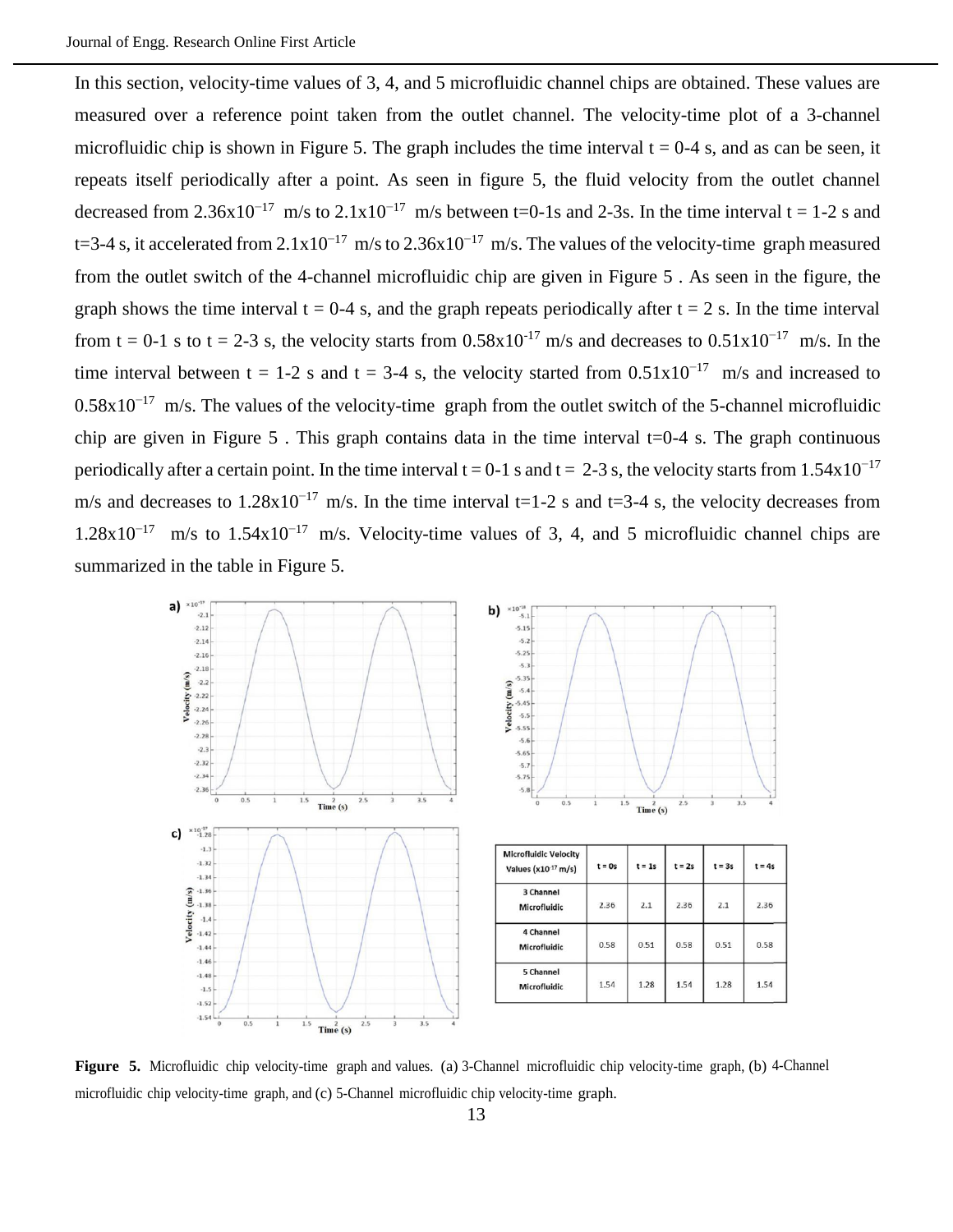#### **DISCUSSION**

In this study, design, modelling, and microbiological analysis of MEMS-based microfluidic chip with 3, 4, and 5 inlet and single outlet channels using software. Microfluidics designed using solid modeling software were tested one by one by giving a fluid model in software. The same liquid fluid model is used for all microfluidic designs. In line with the analyzes, pressure and velocity data in micron-sized channels were checked for each system. Also, the flow directions of the fluids in the inlet and outlet channels were observed according to the change in pressure. The results of this study are seen here with the highest velocity of  $2.36x10^{-17}$  m/s in line with the researches in the design of the 3-channel microfluidic chip. Considering the pressure in the 3-channel microfluidic chip, the lowest pressure is 5.37 Pa. The flow rate is the lowest in the microfluidic chip with 4 inlet channels. This value is  $0.51 \times 10^{-17}$  m/s. On the other hand, in the microfluidic chip with 4 channel inlets, the pressure is the highest, and this value is 13.5 Pa. Finally, the highest pressure was 13 Pa, and the highest velocity was  $1.54 \times 10^{-17}$  m/s in the 5-channel microfluidic chip. The results showed that as the number of inlet channels increased, the pressure value in the microfluidic chip increased, but the velocity value decreased. These microfluidic chips to be produced can be used to instantly control data such as pulse, blood flow, blood pressure from the human body and to transmit data such as locationlocation transmission to the required places, or can be used in a chemical process. Chemical reactors, heat exchangers, separators, and mixers performing microprocessing can also be used.

### **REFERENCES**

- **Afzal, A. & Kim, K.-Y. ,2021** Analysis and Design Optimization of Micromixers. SpringerBriefs in Applied Sciences and Technology, Springer Singapore, Singapore.
- **Ahrberg, C. D., Manz, A. & Chung, B. G.2016** Polymerase chain reaction in microfluidic devices. Lab on a Chip 16, 3866–3884, DOI: [10.1039/C6LC00984K](file:///G:/_/sezgin_ersoy_makale_3/JER_Kuwait/10.1039/C6LC00984K) .
- **Algamili, A. S. et al. 2021** A Review of Actuation and Sensing Mechanisms in MEMS-Based Sensor Devices. Nanoscale Res. Lett. 16, 16, DOI: [10.1186/s11671-021-03481-7](file:///G:/_/sezgin_ersoy_makale_3/JER_Kuwait/10.1186/s11671-021-03481-7) .
- **Amin, R. et al. 2016** 3D-printed microfluidic devices. Biofabrication 8, 22001, DOI: [10.1088/1758-5090/8/2/022001](file:///G:/_/sezgin_ersoy_makale_3/JER_Kuwait/10.1088/1758-5090/8/2/022001) .
- **Bhatt, G., Manoharan, K., Chauhan, P. S. & Bhattacharya, S. 2019** MEMS Sensors for Automotive Applications: A Review, 223–239 (Springer Singapore, Singapore,).
- **Bilican, I., Bahadir, T., Bilgin, K. & Guler, M. T. 2020** Alternative screening method for analyzing the water samples through an electrical microfluidics chip with classical microbiological assay comparison of P. aeruginosa. Talanta 219, 121293, DOI[:10.1016/j.talanta.2020.121293](file:///G:/_/sezgin_ersoy_makale_3/JER_Kuwait/10.1016/j.talanta.2020.121293) .
- **Brassard, D. et al. 2019** Extraction of nucleic acids from blood: unveiling the potential of active pneumatic pumping in centrifugal microfluidics for integration and automation of sample preparation processes. Lab on a Chip 19, 1941–1952, DOI: [10.1039/C9LC00276F](file:///G:/_/sezgin_ersoy_makale_3/JER_Kuwait/10.1039/C9LC00276F) .
- **Bucˇinskas, V., Subacˇiu¯ te˙-Žemaitiene˙, J., Dzedzickis, A. & Morkve˙naite˙-Vilkoncˇiene˙, I. 2021** Robotic micromanipulation: a) actuators and their application. Robotic Syst. Appl. 1, 2–23, DOI: [10.21595/rsa.2021.22071](file:///G:/_/sezgin_ersoy_makale_3/JER_Kuwait/10.21595/rsa.2021.22071) .
- **Cao, Z., Wen, Q., Wang, X., Yang, Q. & Jiang, F. 2021** An Overview of the Miniaturization and Endurance for Wearable Devices. J. on Internet Things 3, 11–17, DOI: [10.32604/jiot.2021.010404](file:///G:/_/sezgin_ersoy_makale_3/JER_Kuwait/10.32604/jiot.2021.010404) .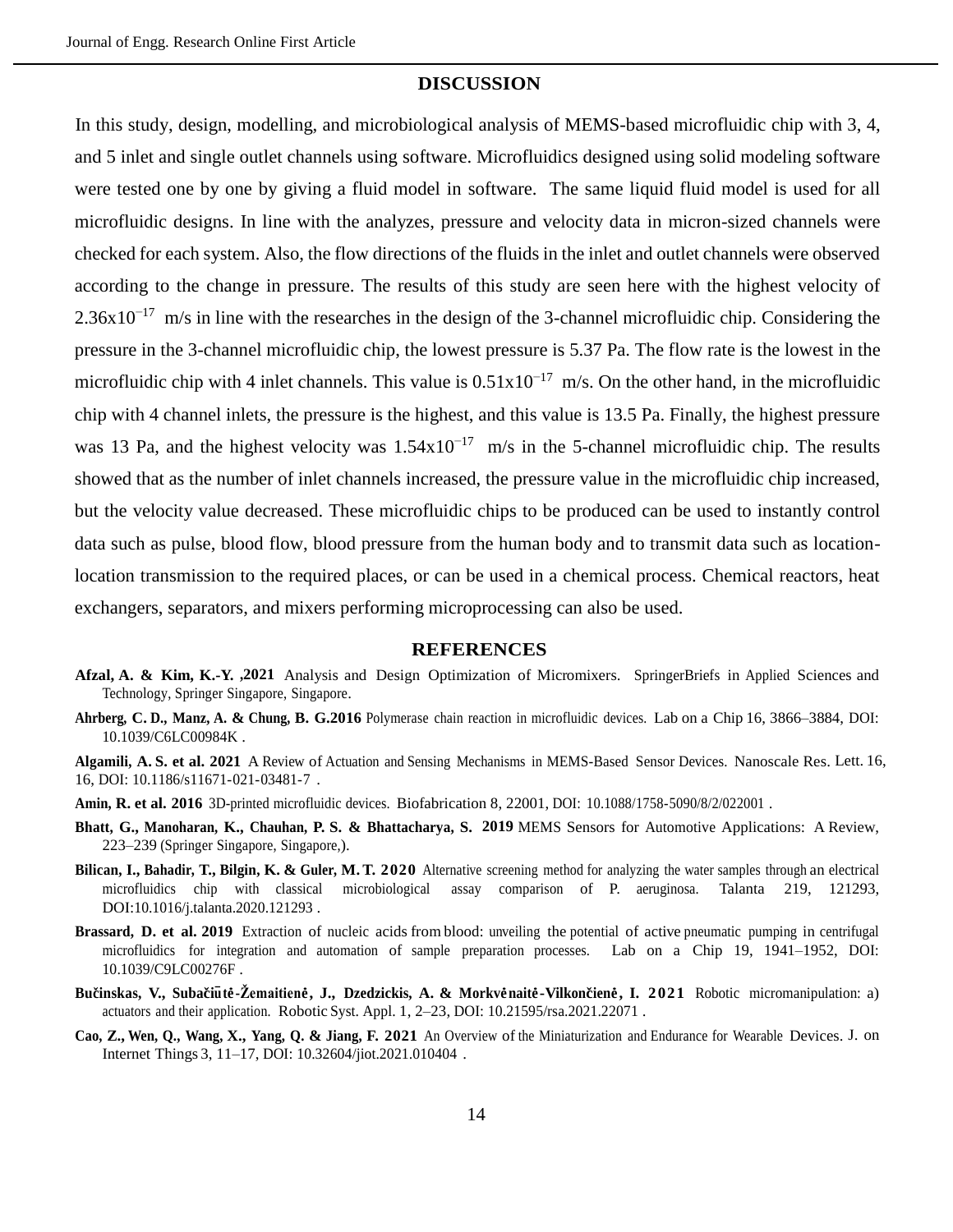- **Chiriacò, M. et al. 2018** Lab-on-Chip for Exosomes and Microvesicles Detection and Characterization. Sensors 18, 3175, DOI[:10.3390/s18103175](file:///G:/_/sezgin_ersoy_makale_3/JER_Kuwait/10.3390/s18103175).
- **Cui, P. & Wang, S. 2019**Application of microfluidic chip technology in pharmaceutical analysis: A review. J. Pharm. Analysis 9, 238– 247, DOI: [10.1016/j.jpha.2018.12.001](file:///G:/_/sezgin_ersoy_makale_3/JER_Kuwait/10.1016/j.jpha.2018.12.001) .
- **Dalili, A., Samiei, E. & Hoorfar, M. 2019** A review of sorting, separation and isolation of cells and microbeads for biomedical applications: microfluidic approaches. The Analyst 144, 87–113, DOI: [10.1039/C8AN01061G](file:///G:/_/sezgin_ersoy_makale_3/JER_Kuwait/10.1039/C8AN01061G) .
- **El Alami El Hassani, N. et al. 2019** Development and application of a novel electrochemical immunosensor for tetracycline screening in honey using a fully integrated electrochemical Bio-MEMS. Biosens. Bioelectron. 130, 330–337, DOI[:10.1016/j.bios.2018.09.052](file:///G:/_/sezgin_ersoy_makale_3/JER_Kuwait/10.1016/j.bios.2018.09.052) .
- **Ghosh, B., Jain, R. K., Majumder, S., Roy, S. S. & Mukhopadhyay, S. 2017** Experimental performance evaluation of smart bimorph piezoelectric actuator and its application in micro robotics. Microsyst. Technol. 23, 4619-4635, DO[I:10.1007/s00542-](file:///G:/_/sezgin_ersoy_makale_3/JER_Kuwait/10.1007/s00542-017-3273-4) [017-3273-4](file:///G:/_/sezgin_ersoy_makale_3/JER_Kuwait/10.1007/s00542-017-3273-4) .
- **Gruenberger, A. et al. 2013** Microfluidic Picoliter Bioreactor for Microbial Single-cell Analysis: Fabrication, System Setup, and Operation. J. Vis. Exp. DOI: [10.3791/50560](file:///G:/_/sezgin_ersoy_makale_3/JER_Kuwait/10.3791/50560) .
- **Huang, Q., Mao, S., Khan, M. & Lin, J.-M. 2019** Single-cell assay on microfluidic devices. The Analyst 144, 808–823, DOI[:10.1039/C8AN01079J](file:///G:/_/sezgin_ersoy_makale_3/JER_Kuwait/10.1039/C8AN01079J) .
- Im, S. B., Uddin, M. J., Jin, G. J. & Shim, J. S. 2018 A disposable on-chip microvalve and pump for programmable microfluidics. Lab on a Chip 18, 1310–1319, DOI: [10.1039/C8LC00003D](file:///G:/_/sezgin_ersoy_makale_3/JER_Kuwait/10.1039/C8LC00003D) .
- **Kaminski, T. S., Scheler, O. & Garstecki, P. 2016** Droplet microfluidics for microbiology: techniques, applications and challenges. Lab on a Chip 16, 2168–2187, DOI: [10.1039/C6LC00367B](file:///G:/_/sezgin_ersoy_makale_3/JER_Kuwait/10.1039/C6LC00367B) .
- **Khalid, N., Kobayashi, I. & Nakajima, M. 2017** Recent lab-on-chip developments for novel drug discovery. Wiley Interdiscip. Rev. Syst. Biol. Medicine 9, e1381, DOI: [10.1002/wsbm.1381](file:///G:/_/sezgin_ersoy_makale_3/JER_Kuwait/10.1002/wsbm.1381) .
- **Khorsandi, D. et al. 2021** Manufacturing of Microfluidic Sensors Utilizing 3D Printing Technologies: A Production System. J. Nanomater. 2021, DOI:<https://doi.org/10.1155/2021/5537074> .
- **Li, W. et al. 2018** Microfluidic fabrication of microparticles for biomedical applications. Chem. Soc. Rev. 47, 5646–5683, DOI[:10.1039/C7CS00263G](file:///G:/_/sezgin_ersoy_makale_3/JER_Kuwait/10.1039/C7CS00263G) .
- **Liu, H., Zhang, L., Li, K. & Tan, O. 2018** Microhotplates for Metal Oxide Semiconductor Gas Sensor Applications—Towards the CMOS-MEMS Monolithic Approach. Micromachines 9, 557, DOI: [10.3390/mi9110557](file:///G:/_/sezgin_ersoy_makale_3/JER_Kuwait/10.3390/mi9110557) .
- Luecha, J., Hsiao, A., Brodsky, S., Liu, G. L. & Kokini, J. L. 2011 Green microfluidic devices made of corn proteins. Lab on a Chip 11, 3419, DOI: [10.1039/c1lc20726a](file:///G:/_/sezgin_ersoy_makale_3/JER_Kuwait/10.1039/c1lc20726a) .
- **Mahhengam, N. et al. 2021** Applications of Microfluidic Devices in the Diagnosis and Treatment of Cancer: A Review Study. Critical Rev. Anal. Chem. 1–15, DOI: [10.1080/10408347.2021.1922870](file:///G:/_/sezgin_ersoy_makale_3/JER_Kuwait/10.1080/10408347.2021.1922870) .
- **McLean, I. C., Schwerdtfeger, L. A. 2018**, Tobet, S. A. & Henry, C. S. Powering ex vivo tissue models in microfluidic systems. Lab on a Chip 18, 1399–1410, DOI: [10.1039/C8LC00241J](file:///G:/_/sezgin_ersoy_makale_3/JER_Kuwait/10.1039/C8LC00241J) .
- **Mohd Ghazali, F. A. et al. 2020** MEMS actuators for biomedical applications: a review. J. Micromechanics Microengineering 30, 73001, DOI: [10.1088/1361-6439/ab8832](file:///G:/_/sezgin_ersoy_makale_3/JER_Kuwait/10.1088/1361-6439/ab8832) .
- **Niculescu, A.-G., Chircov, C., Bîrcă, A. C. & Grumezescu, A. M. 2021 Fabrication and Applications of Microfluidic Devices: A Review.** Int. J. Mol. Sci. 22, 2011, DOI: [10.3390/ijms22042011](file:///G:/_/sezgin_ersoy_makale_3/JER_Kuwait/10.3390/ijms22042011) .
- **Onishi, S. et al. 2017** (Invited) Detection of Bacterial Fluorescence by the Combination of MEMS Microfluidic Chip and Si Photodetector toward On-Chip Biological Sensing. ECS Transactions 80, 157–164, DOI: [10.1149/08004.0157ecst](file:///G:/_/sezgin_ersoy_makale_3/JER_Kuwait/10.1149/08004.0157ecst) .
- **Páez-Avilés, C. et al. 2016** Combined Dielectrophoresis and Impedance Systems for Bacteria Analysis in Microfluidic On-Chip Platforms. Sensors 16, 1514, DOI: [10.3390/s16091514](file:///G:/_/sezgin_ersoy_makale_3/JER_Kuwait/10.3390/s16091514) .
- **Pattanaik, P. & Ojha, M. 2021** Review on challenges in MEMS technology. Mater. Today: Proc. DOI: [10.1016/j.matpr.2021.03.](file:///G:/_/sezgin_ersoy_makale_3/JER_Kuwait/10.1016/j.matpr.2021.03.142) [142](file:///G:/_/sezgin_ersoy_makale_3/JER_Kuwait/10.1016/j.matpr.2021.03.142) .
- **Pranzo, D.,Larizza, P., Filippini, D. & Percoco, G. 2018** Extrusion-Based 3D Printing of Microfluidic Devices for Chemical and Biomedical Applications: A Topical Review. Micromachines 9, 374, DOI: [10.3390/mi9080374](file:///G:/_/sezgin_ersoy_makale_3/JER_Kuwait/10.3390/mi9080374) .
- **Rius, G., Baldi, A., Ziaie, B. & Atashbar, M. Z. 2017** Introduction to Micro-/Nanofabrication. 51–86, DOI: [10.1007/978-3-](file:///G:/_/sezgin_ersoy_makale_3/JER_Kuwait/10.1007/978-3-662-54357-3_3) [662-54357-3\\_3](file:///G:/_/sezgin_ersoy_makale_3/JER_Kuwait/10.1007/978-3-662-54357-3_3) .